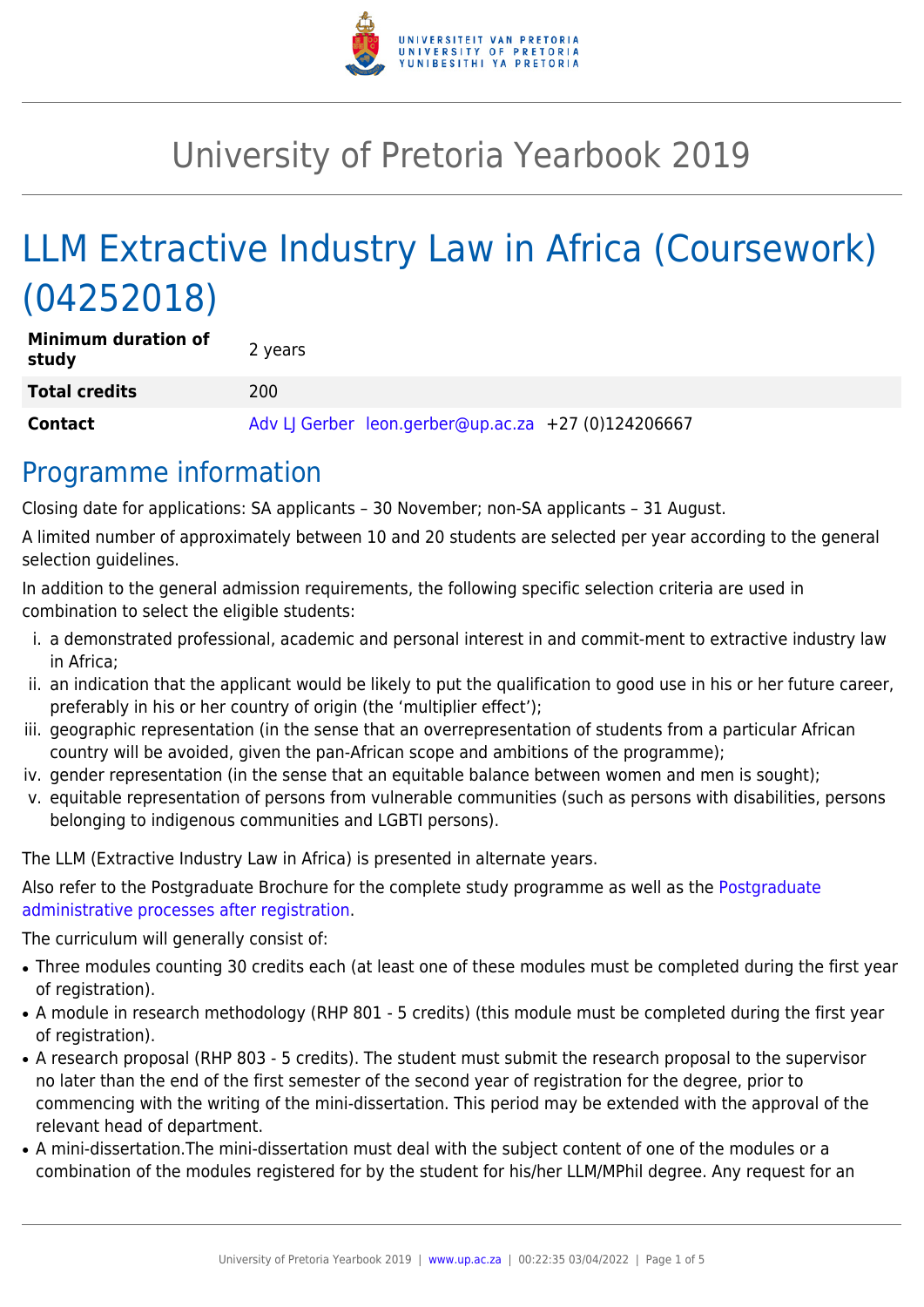

extension of the period for submission of the mini-dissertation may only be granted by the Postgraduate Committee on recommendation of the relevant head of department.

# Admission requirements

In addition to an LLB, BProc or equivalent qualification from a foreign university that allows the applicant entrance to the formal legal profession, the following requirements are set for admission of a prospective student to the LLM Coursework programme:

A minimum average mark of 65% with respect to the prescribed final-year modules of the undergraduate programme is required for admission to an LLM coursework programme.

Where an average of below 65% is achieved, the student may be admitted on recommendation of the relevant head of department after consultation with the programme coordinator and consideration of other merits (e.g. relevant professional experience; the applicant's performance in undergraduate modules related to the particular LLM; the candidate's performance in independent research essays or similar components) and/or an admission examination.

Linguistic competence, primarily in English; foreign applicants who did not complete undergraduate studies through the medium of English must show proof of competence in English at a minimum average level of 6 out of 10 for IELTS or a minimum total score of 83 in TOEFL calculated as follows: reading 21, listening 17, speaking 23 and writing 22. In any other instance where there is doubt as to the English linguistic competence of an applicant, the Dean may require the same proof as prescribed for foreign applicants.

Foreign qualifications are subject to SAQA evaluation. (Some LLM coursework programmes or modules as indicated in the yearbook may only be available to students who hold a relevant South African legal qualification.)

Even though a student may comply with the above requirements, the Dean may, on the recommendation of the head of department presenting a specific degree or module, refuse to accept a prospective student for any LLM programme if such a student's performance in the chosen modules or field of study during undergraduate study was not satisfactory. Alternatively, the Dean could set additional requirements with a view to admission.

An admission examination may also be required in respect of a particular programme or module.

# Other programme-specific information

#### **Mini-dissertation**

- The mini-dissertation must comprise 13 000 15 000 words including footnotes but excluding the list of contents and the bibliography.
- The examination copies of the mini-dissertation, to send out to the external examiners, must be submitted to Student Administration not later than the end of October for the Autumn Graduation Ceremony, end of April for the Spring Graduation Ceremony. A final electronic version must be submitted to Student Administration on or before 15 February for the Autumn Graduation Ceremony, 15 July for the Spring Graduation Ceremony after the evaluation of the examination copies of the mini-dissertation to comply with degree requirements.

## Examinations and pass requirements

In the event of having failed all modules during a particular year of study, a student will only be allowed to continue with his/her studies with the consent of the Postgraduate Committee.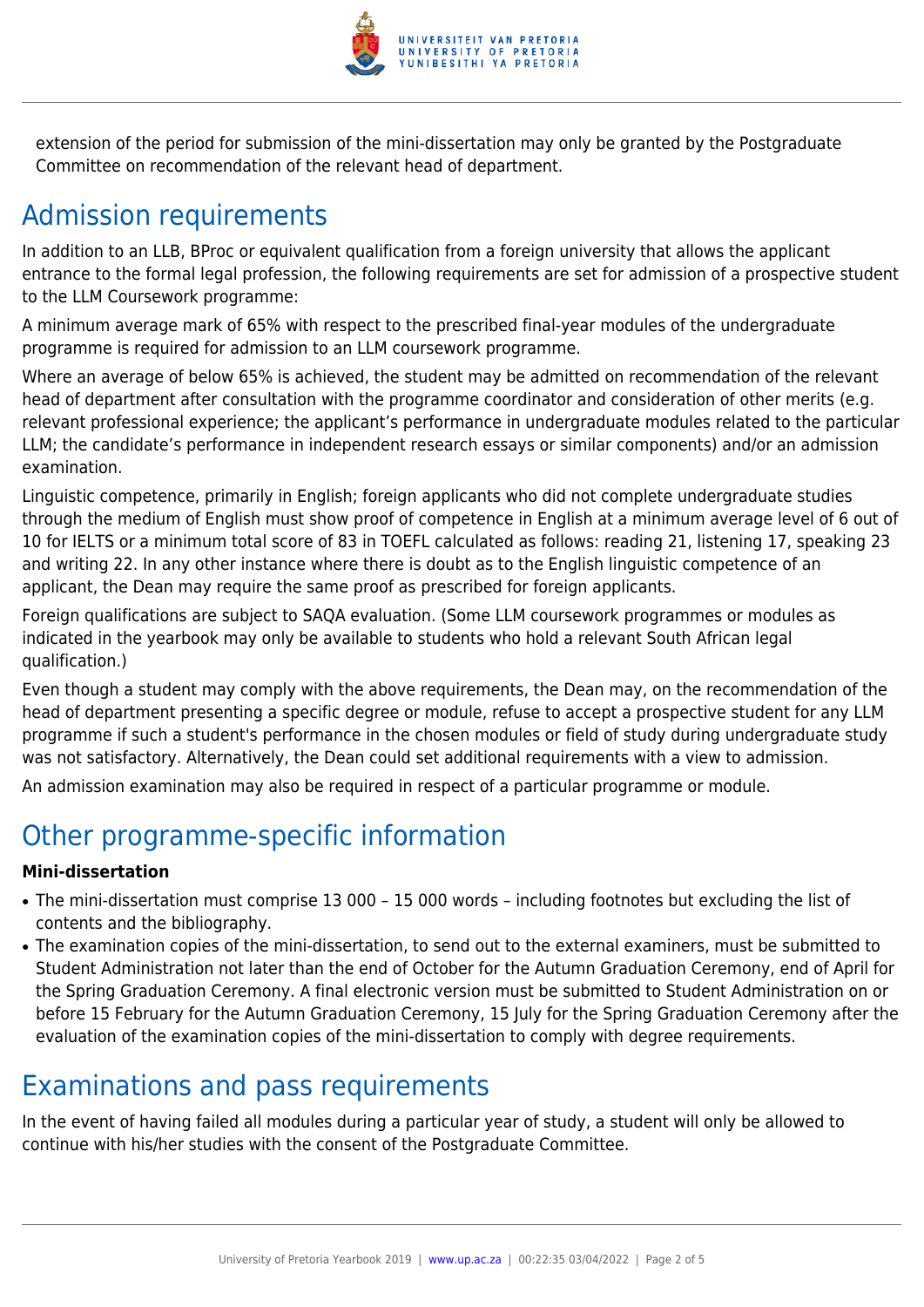

Although no supplementary examination will be granted with regard to LLM and MPhil modules, the General Regulations and rules apply with regard to special and ancillary examinations.

# Research information

The relevant head of department must recommend a supervisor and title for a mini-dissertation and these must be approved by the Postgraduate Committee. The mini-dissertation must be assessed and finalised as set out in the Faculty Board-approved LLM/MPhil Policy Document of the Faculty.

Mini-dissertations, where required, must be submitted in the format determined by the supervisor and approved by the Postgraduate Committee. The supervisor may likewise, subject to the approval of the Postgraduate Committee, also determine the research topic and the scope of the proposed research. (Refer to the [Faculty of](http://www.up.ac.za/media/shared/10/ZP_Files/faculty-regulations-for-the-mini-dissertation.zp124872.pdf) [Law regulations regarding mini-dissertations](http://www.up.ac.za/media/shared/10/ZP_Files/faculty-regulations-for-the-mini-dissertation.zp124872.pdf) and also [Postgraduate administrative processes brochure for the](http://www.up.ac.za/media/shared/10/ZP_Files/post-graduate-administrative-processes-brochures-for-the-faculty-web.zp124870.pdf) [Faculty](http://www.up.ac.za/media/shared/10/ZP_Files/post-graduate-administrative-processes-brochures-for-the-faculty-web.zp124870.pdf))

## Pass with distinction

For the degree to be awarded with distinction a student must obtain an average of at least 75% for all the coursework modules, as well as a minimum of 75% for the mini-dissertation. The modules must have been written for the first time.

# General information

#### Period of registration

The duration of the programme will in general be four semesters (2 years) but may be completed within two semesters (1 year) where possible, subject to fulfilment of all the requirements for the degree and payment of the full amount prescribed for the LLM degree. Programmes may also be structured to allow for one year of study only. The one- or two-year period may only be extended by the Postgraduate Committee on recommendation of the relevant head of department based on good reason shown and if it is clear that the student will be able to complete the programme in a further year of study.

#### **Language of tuition**

The official language of tuition is English. However, should circumstances allow it, an LLM module may be presented in Afrikaans. The dean, in consultation with the relevant head of department, determines the language of tuition.

#### **Limiting of modules on offer in a particular academic year and availability to foreign students**

The dean determines which modules will be presented each year, taking into consideration the availability of lecturing personnel, space and financial implications and/or other circumstances. The dean may, on recommendation of the relevant head of department, determine the maximum number of registrations for a specific elective module in terms of the prescribed guidelines. The dean may also, on recommendation of the relevant head of department, determine that a particular LLM module will not be offered where on the first day of lectures four or fewer students are registered for such module.

#### **Re-registration for modules**

A student may not register more than twice for the same module. In order to pass a module the student must obtain a final mark of 50%.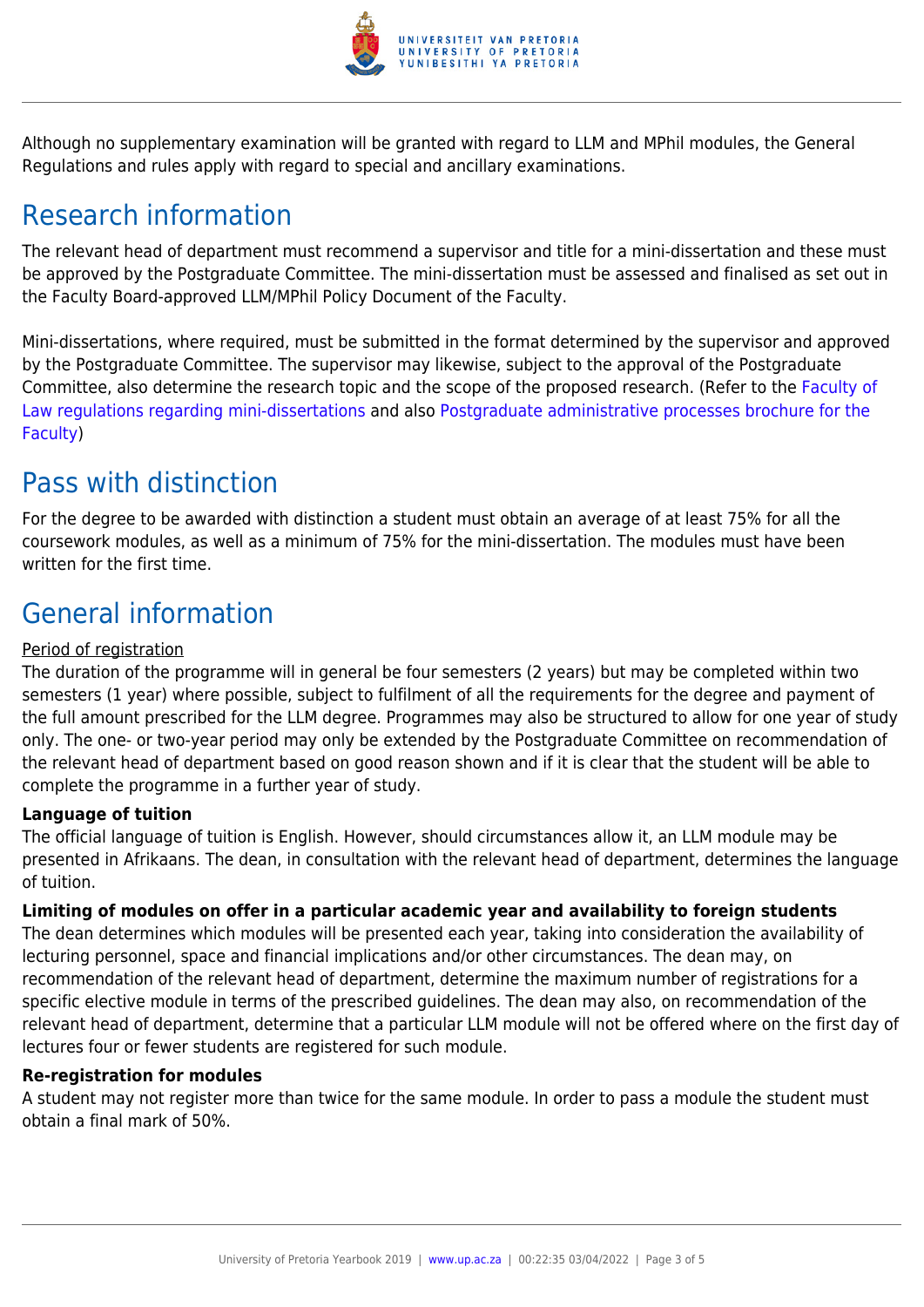

### Curriculum: Year 1

#### **Minimum credits: 100**

#### **Core modules**

[Rights to and regulation of natural resources 801](https://www.up.ac.za/yearbooks/2019/modules/view/EIL 801) (EIL 801) - Credits: 30.00 [Sustainability aspects of extractive industries 802](https://www.up.ac.za/yearbooks/2019/modules/view/EIL 802) (EIL 802) - Credits: 30.00 [The South Africa Mineral and Petroleum Resources Development Act 803](https://www.up.ac.za/yearbooks/2019/modules/view/EIL 803) (EIL 803) - Credits: 30.00 [International law aspects of extractive industries 804](https://www.up.ac.za/yearbooks/2019/modules/view/EIL 804) (EIL 804) - Credits: 30.00 [Mini-dissertation 800](https://www.up.ac.za/yearbooks/2019/modules/view/MND 800) (MND 800) - Credits: 100.00 [Research methodology 801](https://www.up.ac.za/yearbooks/2019/modules/view/RHP 801) (RHP 801) - Credits: 5.00 [Research proposal 803](https://www.up.ac.za/yearbooks/2019/modules/view/RHP 803) (RHP 803) - Credits: 5.00